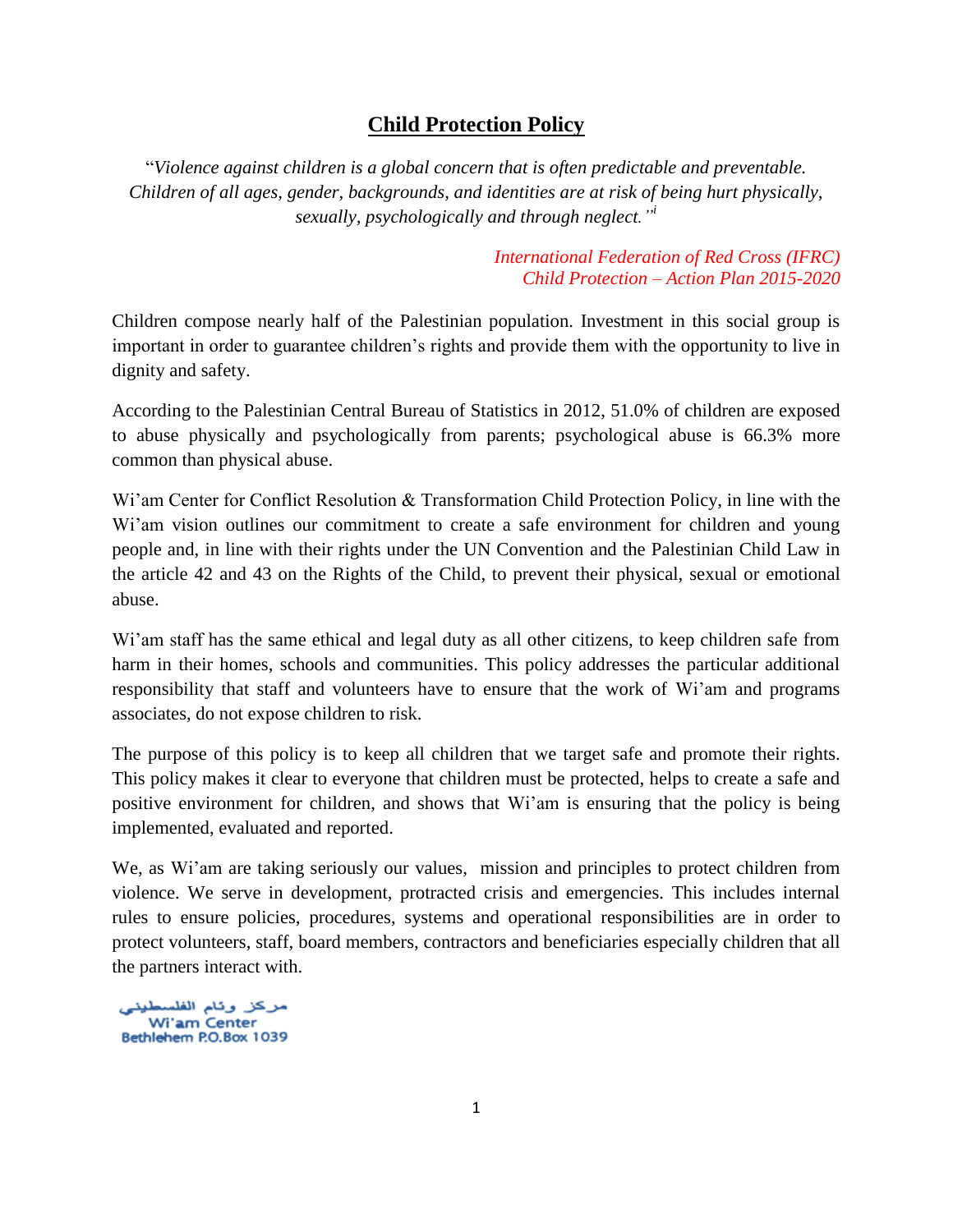#### **Definition:**

#### *Age of Child:*

According to the Palestinian Child Law No. 7 of 2004 and its amendments, the child is defined as any human being under the age of eighteen years, including the unborn.

#### *Definition of Child Protection:*

Child protection, or addressing violence against children, refers to ensuring children are safe from all forms of physical abuse, psychological or emotional abuse, injury or abuse, neglect or negligent treatment, maltreatment or exploitation including sexual abuse.

#### *Abuse comes in many forms:*

### *Emotional abuse:*

It refers to a parent or caregiver's inappropriate verbal or symbolic acts toward a child or a pattern of failure over time to provide a child with adequate non-physical nurture and emotional availability. It may include a repeated rejection or belittling of a child, or the making of threats, which has the intent to scare and frighten. It can also result from excessive demands that place expectations on a child beyond their capacity, or by witnessing forms of violence, including domestic violence.

#### *Neglect:*

The failure by a parent or caregiver to provide a child (where they are in a position to do so) with the conditions that are culturally accepted as being essential for their physical and emotional development and well-being in a development or emergency context, the risk of this form of abuse can also become evident when someone uses their position to withhold assistance in order to gain favors or advantage.

#### *Physical abuse:*

It includes actions that cause harm and injury to a child. Physically abusive behavior includes shoving, hitting, slapping, shaking, throwing, punching, kicking, biting, burning, strangling and poisoning.

### *Sexual abuse:*

It occurs if a child is pressured or forced to take part in any kind of sexual activity, whether or not the child is aware of, or consents to, what is happening. It is the use of a child for sexual gratification by an adult or significantly older child or adolescent. Sexually abusive behaviors can include fondling genitals, masturbation, oral sex, vaginal or anal penetration by a penis,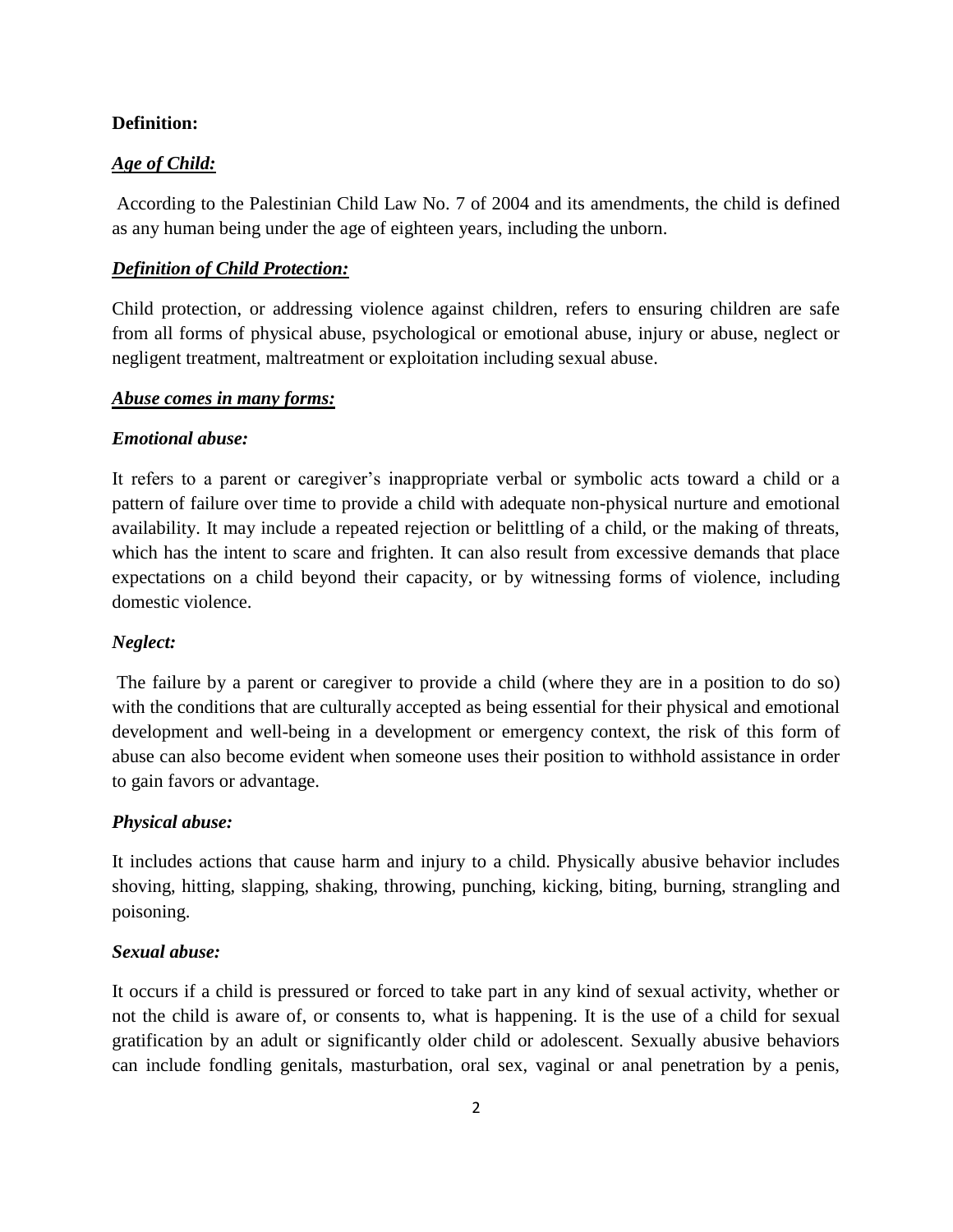finger or any other object, fondling breasts, voyeurism, and exhibitionism and exposing the child to, or involving the child in, pornography. Sexual abuse may involve siblings or other family members, or persons outside the family.

## *Exploitation:*

It refers to one or more of the following:

- Committing or coercing another person to commit acts of abuse against a child
- Possessing, controlling, producing, distributing, obtaining or transmitting child exploitation material (material that explicitly or implicitly depicts a child as a victim of torture, cruelty or physical abuse or material that represents a child who is engaged in, or appears to be engaged in a sexual pose or activity, or is in the presence of a person who is in engaged in, or appears to be engaged in, a sexual pose or activity)
- Committing or coercing another person to commit an act of grooming (behavior that makes it easier for an offender to procure a child for sexual activity), including online grooming.
- Child labor work that children should not be doing because they are too young to work, or because it is dangerous or otherwise unsuitable for them.

## **Advantages of implementing a Child Protection Policy:**

1. Children are protected: No policy can offer complete protection for children, but following this policy minimizes the risk to children of abuse and exploitation.

2. Wi'am is protected by implementing this policy and it will be clear about how they are expected to behave with children and what to do if there are concerns about the safety of a child.

3. Wi'am is protected by implementing this policy which makes a clear commitment to keeping children safe. The policy also aims to move the staff towards best practice in this area and deter potential abusers from joining the staff.

## **Underlying Principles:**

A set of Underlying Principles that informs the policy on safeguarding children; these principles are consistent with our mission and professional commitment.

- 1. As local NGO, our first responsibility is to create safe environments for children and young people and to protect them from any form of harm or abuse.
- 2. Duty of Care: the burden of responsibility falls on everyone to care and protect children.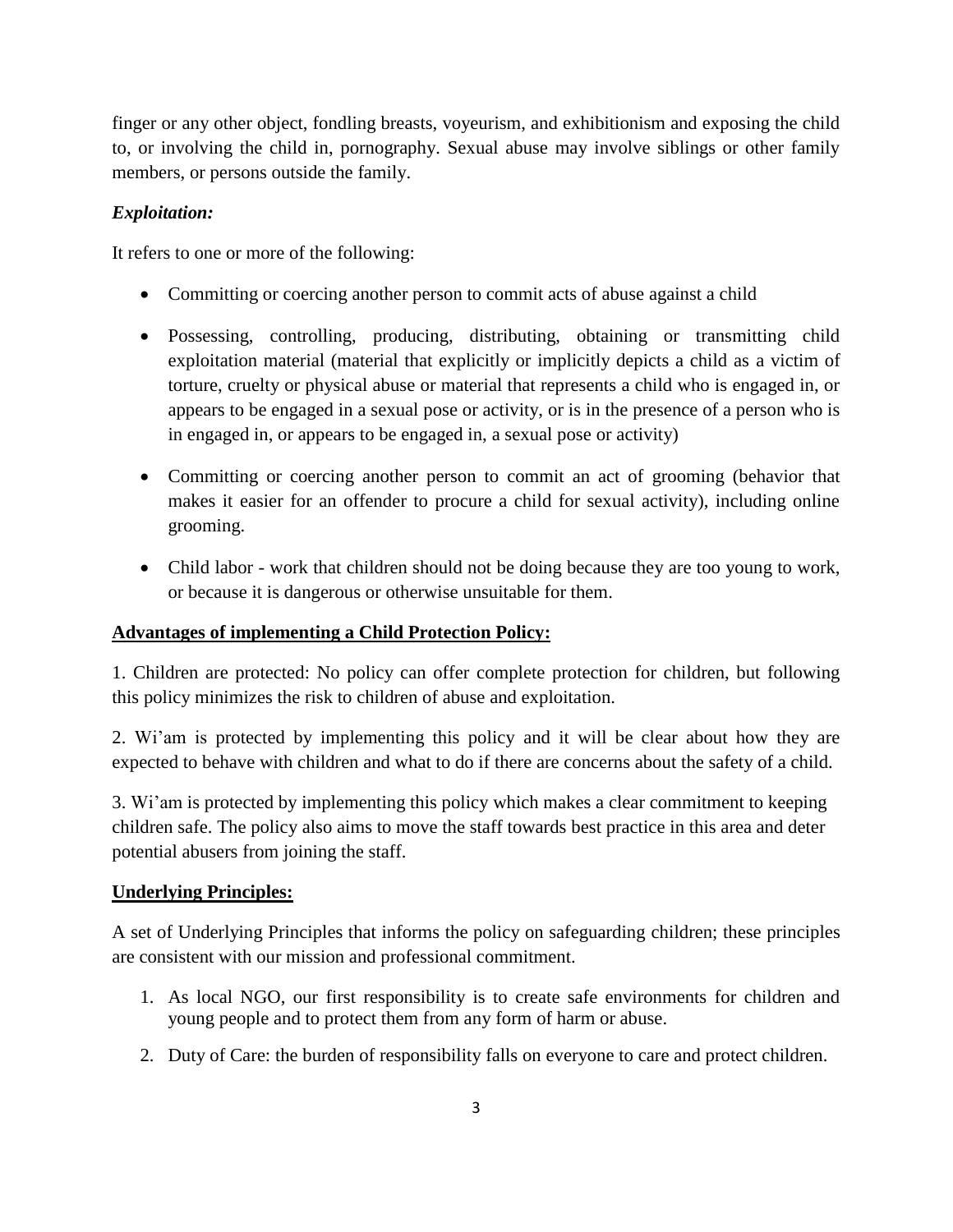- 3. All children have equal rights to protection from abuse and exploitation. We must intervene on behalf of any child suspected of being abused.
- 4. Wi'am and its staff must first listen attentively and then offer a compassionate, just and prompt response to any person alleging any form of abuse.
- 5. Staff, board members, contractors and beneficiaries especially children accused of abuse also deserve to be treated with compassion.
- 6. Honesty and transparency should characterize all of our actions.
- 7. Anyone who raises concerns about serious malpractice will be protected from victimization or any other detrimental treatment if they come forward with serious concerns, provided concerns are raised in good faith.

### **Code of Behavior for employees and volunteers:**

All Staff/volunteers must comply with the agreed Child Protection Code of Conduct of the organization that sets stringent standards for personal behavior. The organization expects staff to use common sense and avoid actions or behaviors that could be construed as child exploitation and abuse in the course of their work in the organization.

- 1. Exchange of money, employment, goods, assistance or services for sex, including sexual favors or other forms of humiliating, degrading or exploitative behavior is prohibited.
- 2. Sexual activity with children (persons under the age of 18) is prohibited regardless of the age of majority or age of consent locally. Mistaken belief in the age of a child is not an excuse.
- 3. Wi'am employees or volunteers may not engage in any form of harassment, discrimination, physical or verbal abuse, intimidation, favoritism or exploitative sexual relations
- 4. Where a Wi'am employee or volunteer develops serious concerns regarding abuse or sexual exploitation she/he must report such concerns to the appropriate body within Wi'am concerned and local legal authorities where appropriate.
- 5. When working with children, avoid actions or behavior which may constitute poor practice and never act in ways that may place a child at risk of abuse.

#### **Guidelines for involvement of children in programmes**

6. Staff, trainers and volunteers must seek permission from parents before doing any activities with their children such as taking pictures, individual sessions, documenting the cases and to protect the confidentially of the cases and the dignity of the children.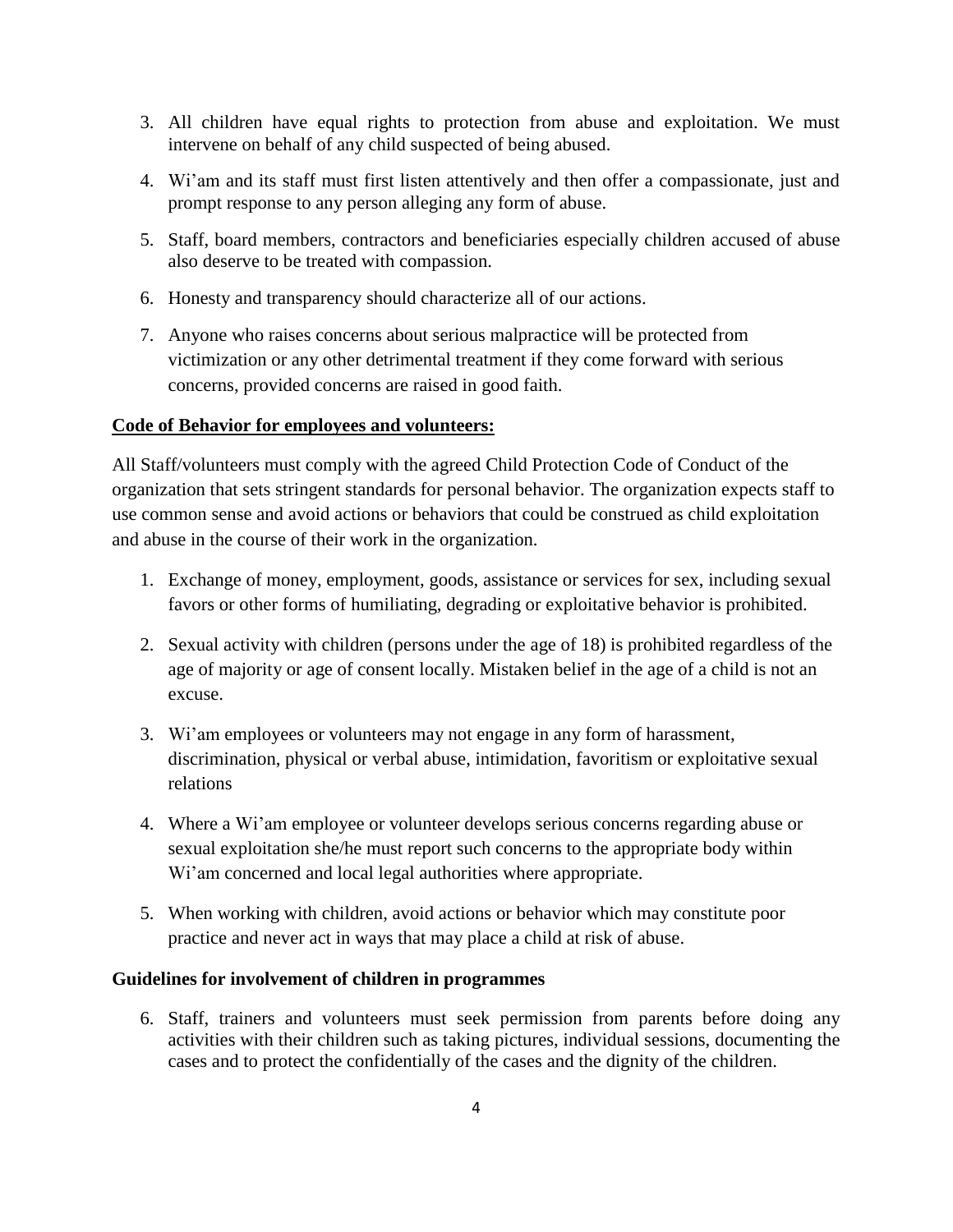- 7. Staff/volunteers should not spend time alone with children; ensure that all contact is within sight and hearing of other people.
- 8. Do not take children alone in a car, even for short journeys, unless this is unavoidable for safety reasons. If this is unavoidable, make sure an adult caretaker or another member of staff is aware it is happening.
- 9. Adopt non-violent means of disciplining children.
- 10. Provide access for children and young people to talk to others about any concerns they have and encourage young people and adults to feel comfortable enough to point out attitudes and behavior they do not like.

### **Education and Training for keeping children safe:**

The following procedure will be followed when a new member of staff commences work at The organization:

- 1. All staff, trainers, local and international volunteers at Wi'am will be required to sign a form declaring any ongoing or previous court convictions or investigations.
- 2. All staff will be provided with a copy of the Child Protection Policy for W'iam when they are recruited and required to sign a document stating that they have received, read, understood and agreed to abide by the policy.
- 3. Educate each staff and volunteer to listen carefully and to document the case confidentially.
- 4. Complaints managers training: This course provides head of staff, managers, project directors, child protection officers and other advisors with the skills and information they need to handle sensitive concerns and complaints consistently, and in accordance with the organization policy.
- 5. Every 3 years the staff will review the policy if needed.

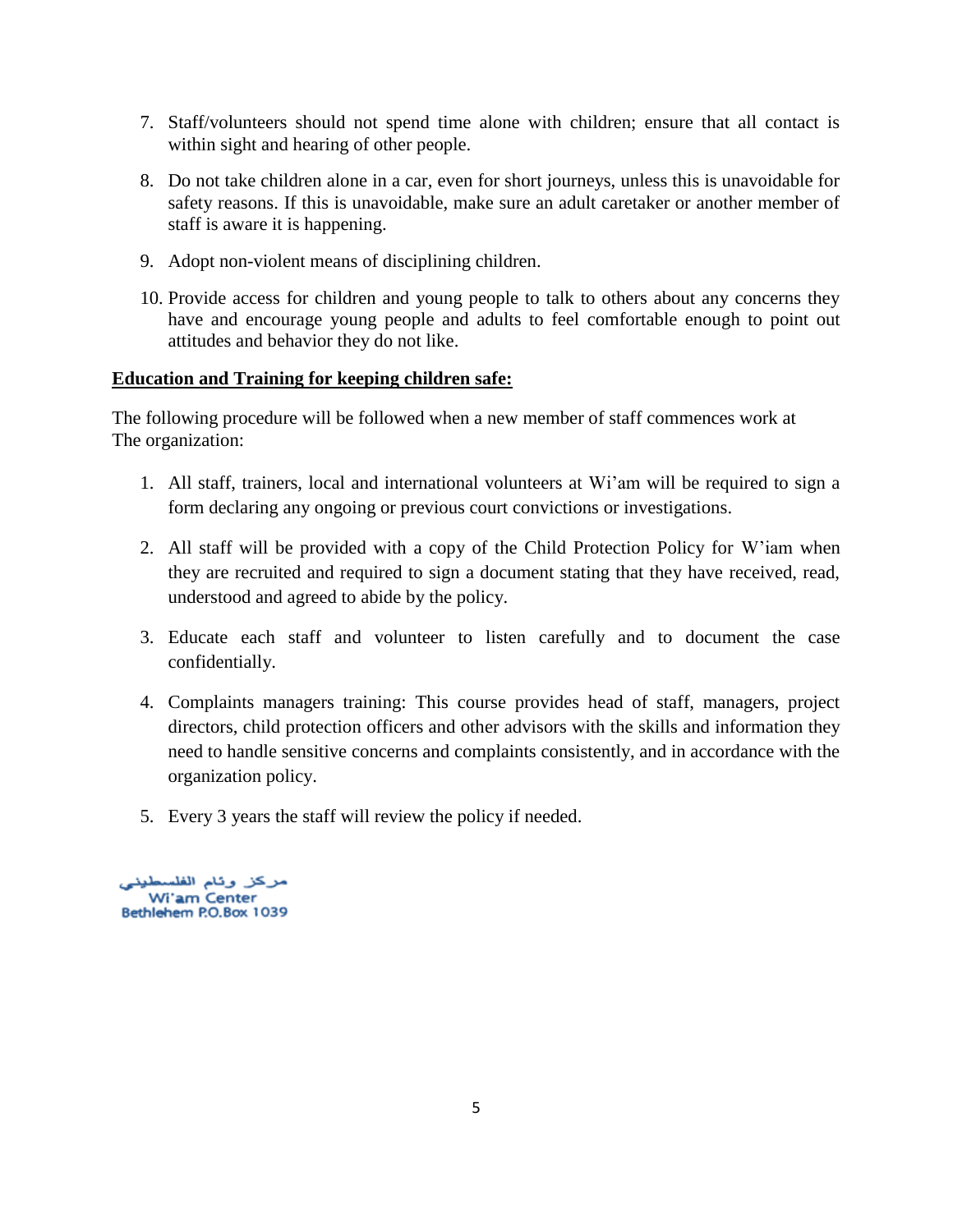## *PEOPLE*

## **Staff Selection**

The aim of the policy regarding recruiting staff is to discourage potential abusers from applying for positions and to reassure other applicants of the organization's commitment to the protection of children and the prevention of abuse.

## 1. **Safe Recruitment:**

Wi'am operates within strict guidelines to ensure that we recruit only those staff, trainers, volunteers and other caretakers who are suitable to work with children. All personnel have a role and responsibility to ensure children are safe.

## 2. **Advertisement:**

When advertising for a job, we stress the fact that Wi'am is an equal opportunity employer without any discrimination to gender, race, and socio-political affiliation.

## 3. **Application Forms and Contracts**:

When we advertise for any post that involves interaction and work with children, it includes a confidential disclosure of any conviction or felony. The Child Protection policy is attached to all application packs and the code of behavior must be signed along with all employment contracts.

## 4. **Interviews:**

Any job interview that involves working directly with children and entails working with the same child repeatedly should include a discussion of the individual's previous work and interaction with children with questions that are designed to fathom the person's background, attitude, approach and experience.

## 5. **Appointment:**

Checking applicant's employment history and at least two referees- including a question to the referees asking about the suitability of the person to work with children and attend to their different needs**.**

Appointment in any job will always be liable to reference checks and positive clearance by seeking resources such as head of the family, academic reference, local institutions references.

We need to do a scrutiny investigation to make sure that the applicant has a clean record and that there is no risk. This applies to all staff, part-timers, trainers and volunteers, since any role in the organization places the holder in a position of trust within the community, beneficiaries which may be open to abuse and lack of honesty.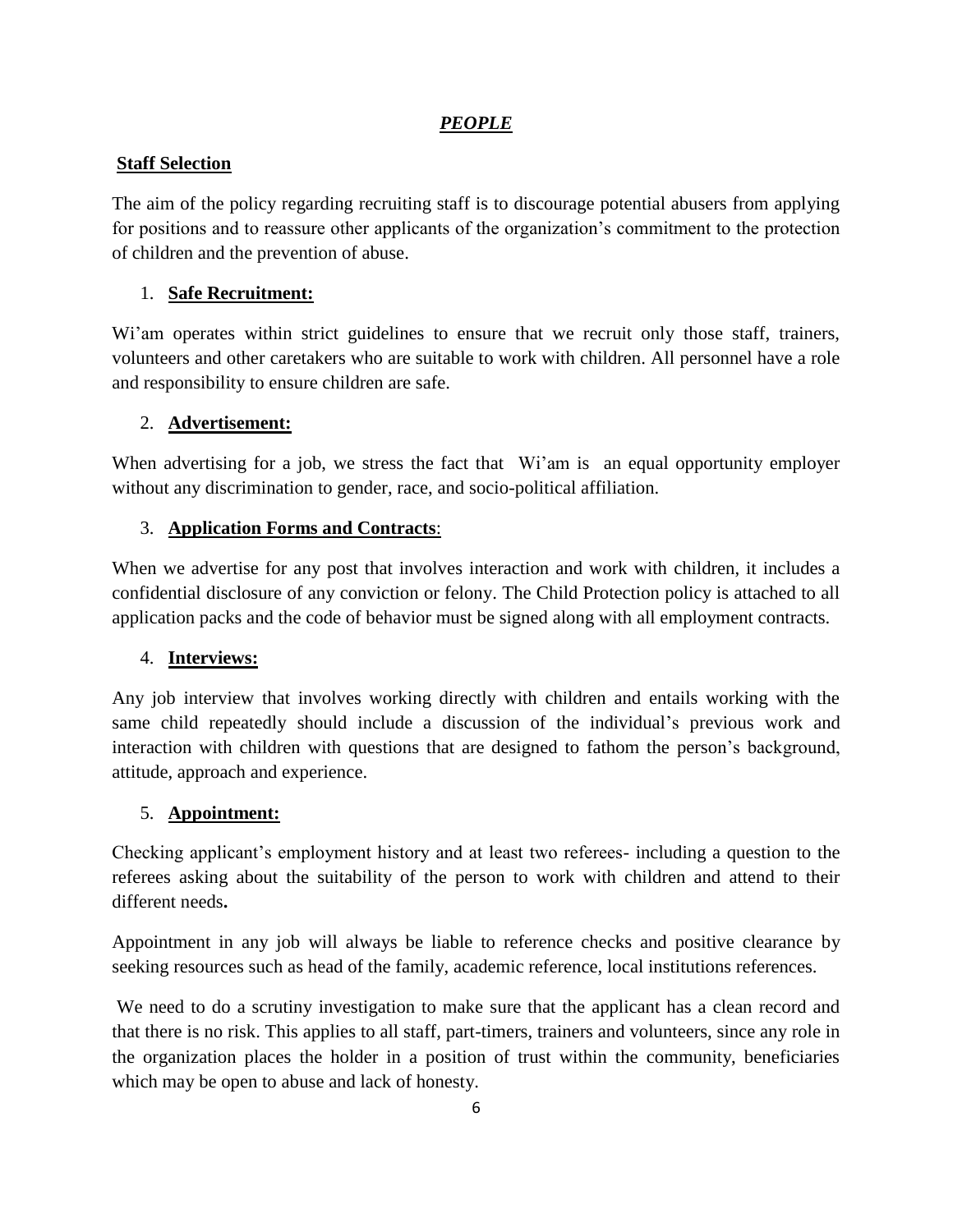## *Child Protection Officer (CPO:*

We will entrust this position to a member of the staff whose responsibility is to:

- 1. Ensure that all staff are aware of the organization CPP and guidelines of behavior.
- 2. Provide periodic CPP in-service training for staff/volunteers/managers.
- 3. Receive and refer reports of abuse

#### *Responding to Child Abuse Allegations and Suspicions:*

In the event of a child disclosing an incident of abuse, it is essential that this is dealt with sensitively and professionally by the staff member involved. So, if a staff member makes an allegation of child abuse against another staff member and it is proven to be false then that person could face disciplinary action that might entail suspension or even dismissal from work.

The following are guidelines to support the staff member dealing with the report:

- 1. React calmly.
- 2. Listen carefully and attentively and take the child seriously.
- 3. Reassure the child that they have taken the right action in talking to you.
- 4. Ask questions for clarification only. Do not ask leading questions.
- 6. Check back with the child that what you have heard is correct and understood.
- 7. Do not express any opinions about the alleged abuser.
- 8. Record the conversation as soon and in as much detail as possible. Sign and date the record.
- 9. Ensure that the child understands the procedures that will follow.
- 10. Pass the information to the CPO; do not attempt to deal with the problem alone.

11. The appropriate reporting form should be used to keep a record of the incident. This should be filled in by the member of staff who receives the first report of the incident.

12. Treat the information confidentially.

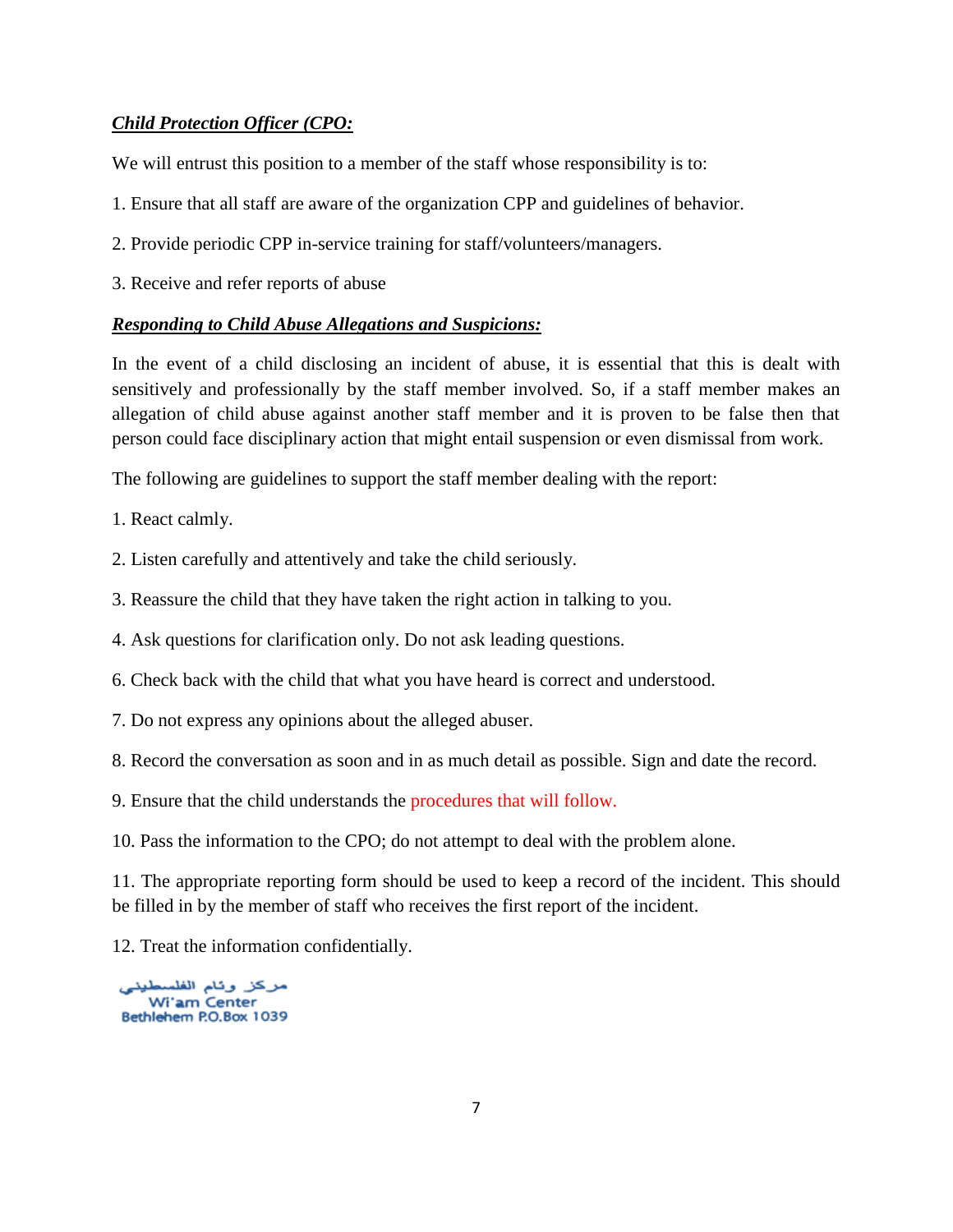## *Reporting Child Abuse:*

The guiding principles concerning reporting children abuse are summarized as follows:

- 1. The first priority is always for the safety and welfare of the child and that he or she is never left in an unsafe situation. Parents/guardians of the child will be informed of the allegation, concern or disclosure unless doing so is likely to endanger the child.
- 2. The safety and well-being of the child or young person must take priority
- 3. Reports using the special form

# *The reporting procedure for dealing with disclosures, concerns or allegations of child abuse is outlined in the following steps:*

1. The staff member who has received a disclosure of child abuse or who has concerns of abuse should bring it to the attention of the CPO.

2. The CPO will assess and review the information that has been provided. The CPO will inform Wi'am administration and the director.

3. The CPO will report serious credible abuse allegations to the Child and Protection unit at the Palestinian Authority where their responsibilities are as follow:

a. The unit receives the case.

b. Hearing the testimony of the victims.

c. Investigating the perpetrators so that the case might go to the court.

d. Taking the appropriate actions depending on the case either treatment, psychological sessions, safe shelters and etc.

All the above procedures will be under the presence of the family, unless the family is the offending party.

4. If the subject of an allegation of child abuse is an employee or volunteer, they will be asked to take leave from duties until an investigation has been completed. Such suspension does not imply guilt but protects all parties.

5. Exploitation and abuse constitute acts of gross misconduct and are therefore grounds for termination of employment.

6. Confidentiality. The information should only be shared on a "need to know" basis and the number of people that need to be informed should be kept to a minimum.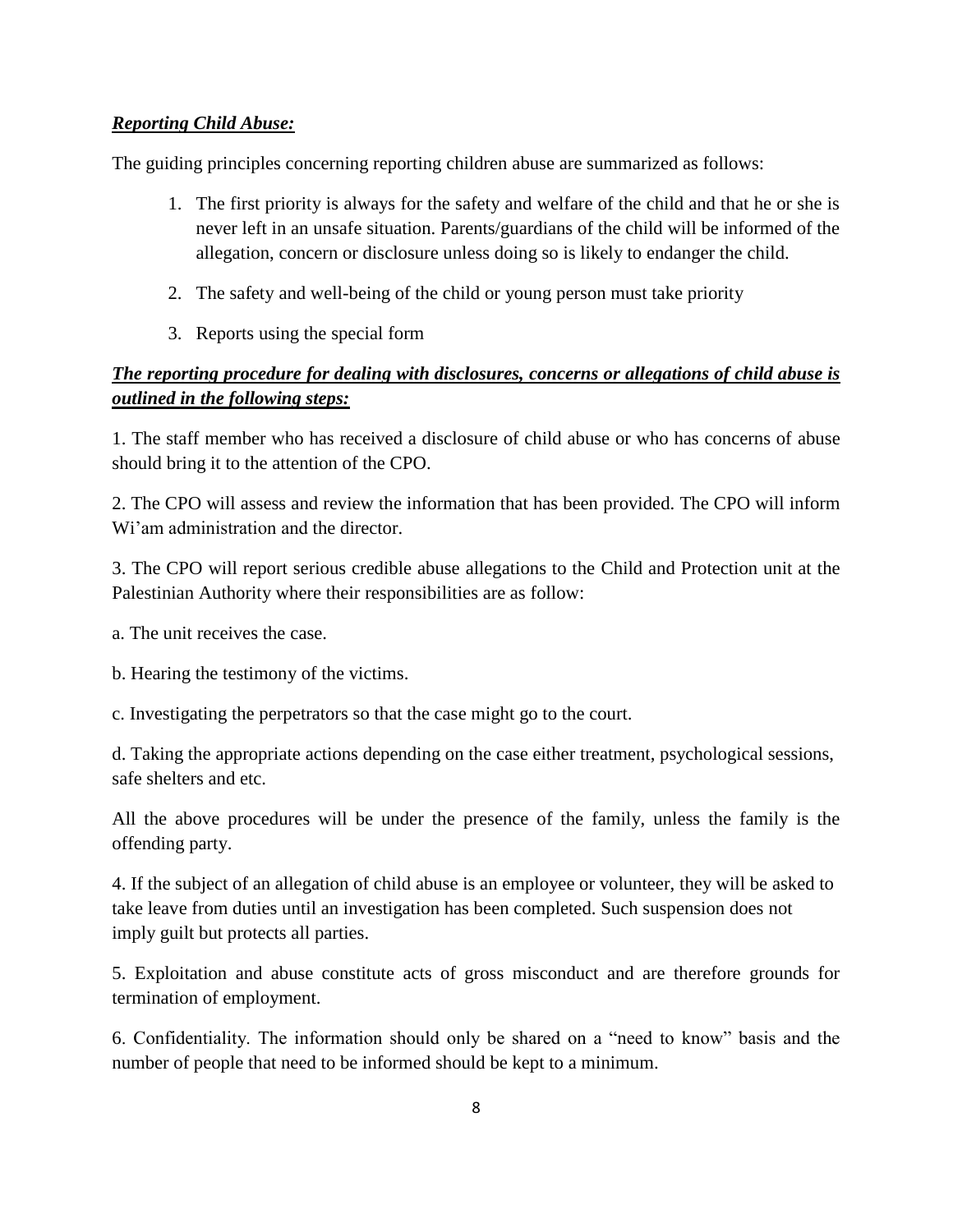## *Implementing and Monitoring of the Standards by the staff:*

- The head of departments at Wi'am have particular responsibilities around child protection.
- To ensure employees who are recruited by Wi'am to complete an induction event.

## *Staff Obligations:*

- Immediately report any concerns or allegations of child exploitation and abuse in accordance with the reporting guidelines above.
- Complete child protection training and sign the policy.

# *PROCEDURES*

Creating and maintaining safe environments for children who are involved in our activities.

- 1. Publish the policy on the website and social media.
- 2. Publicize the policy within communities and with programme beneficiaries in the form of brochures, leaflets and flyers.
- 3. Provide role-specific training and support to the staff in child safeguarding and protection.
- 4. Developing materials to assist Wi'am and its staff in creating safe environments which will be discussed in a training on CP for children such as creating flyers, leaflet, stickers and brochures to be distributed and discussed in workshops.
- 5. Capacity building: a range of capacity building initiatives will be required to inform and educate staff and associates about their responsibilities and obligations to safeguard children.
- 6. To ensure that a third party is present when the CPO is meeting with the child in privacy. To ensure neutrality and safety.

مركز وئام الفلسطيني Wi'am Center Bethlehem P.O.Box 1039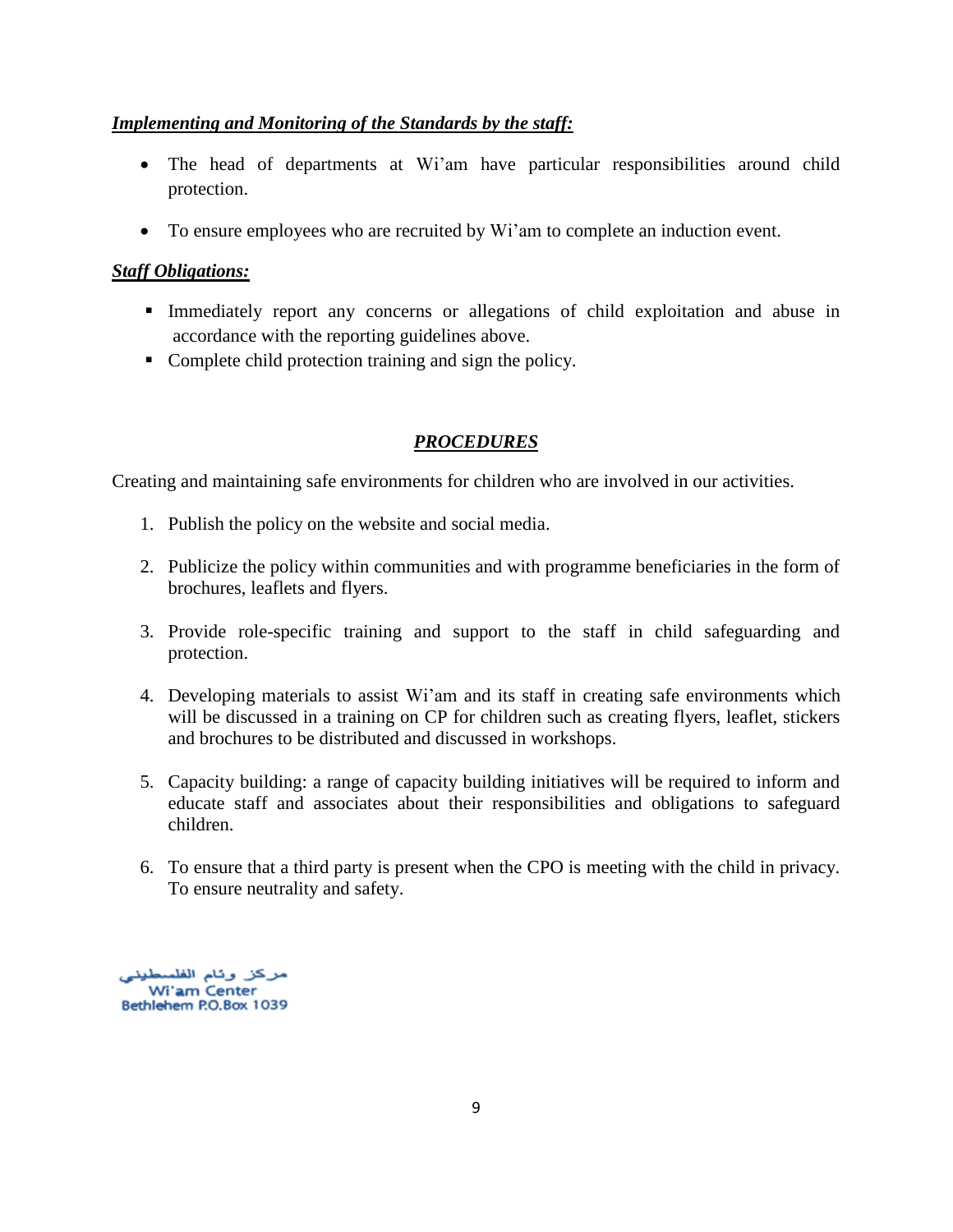### **Monitoring and Review:**

Child Safeguarding is incorporated into the organization's risk register and quarterly and annual reporting processes. Senior management and the Board of Trustees will regularly review the risk register and organization reports to ensure that child safeguarding measures are in place and effective.

- Active monitoring before things go wrong involves regular checking to ensure that standards are being implemented and safeguards are working. This can be done in a number of ways including surveys with staff and associates on how the standards are being met, how effective they are and what needs improving.
- Reactive monitoring after near misses, or when things go wrong, involves learning from mistakes. Good case management can provide a valuable insight into why the abuse took place and whether the organization could have done anything to prevent it.
- Progress, performance and lessons learnt are reported to key stakeholders.
- Learning from practical case experience informs policy review and changes to child safeguarding measures.
- Policies and practices are reviewed yearly and formally evaluated by an external evaluator/auditor every three year.
- Reports should not focus only on the number of cases that we dealt with. It should include how Wi'am's systems and processes are working to prevent the risk of abuse. Reporting between partner organizations should include how safeguarding measures are being implemented, and whether they are effective in the respective organizations.
- Transparency with information is needed on child safeguarding. Wi'am's credibility rests on being transparent and responding appropriately to concerns.
- Wi'am is being accountable is ensuring that policy is being implemented through a range of child safeguarding measures.